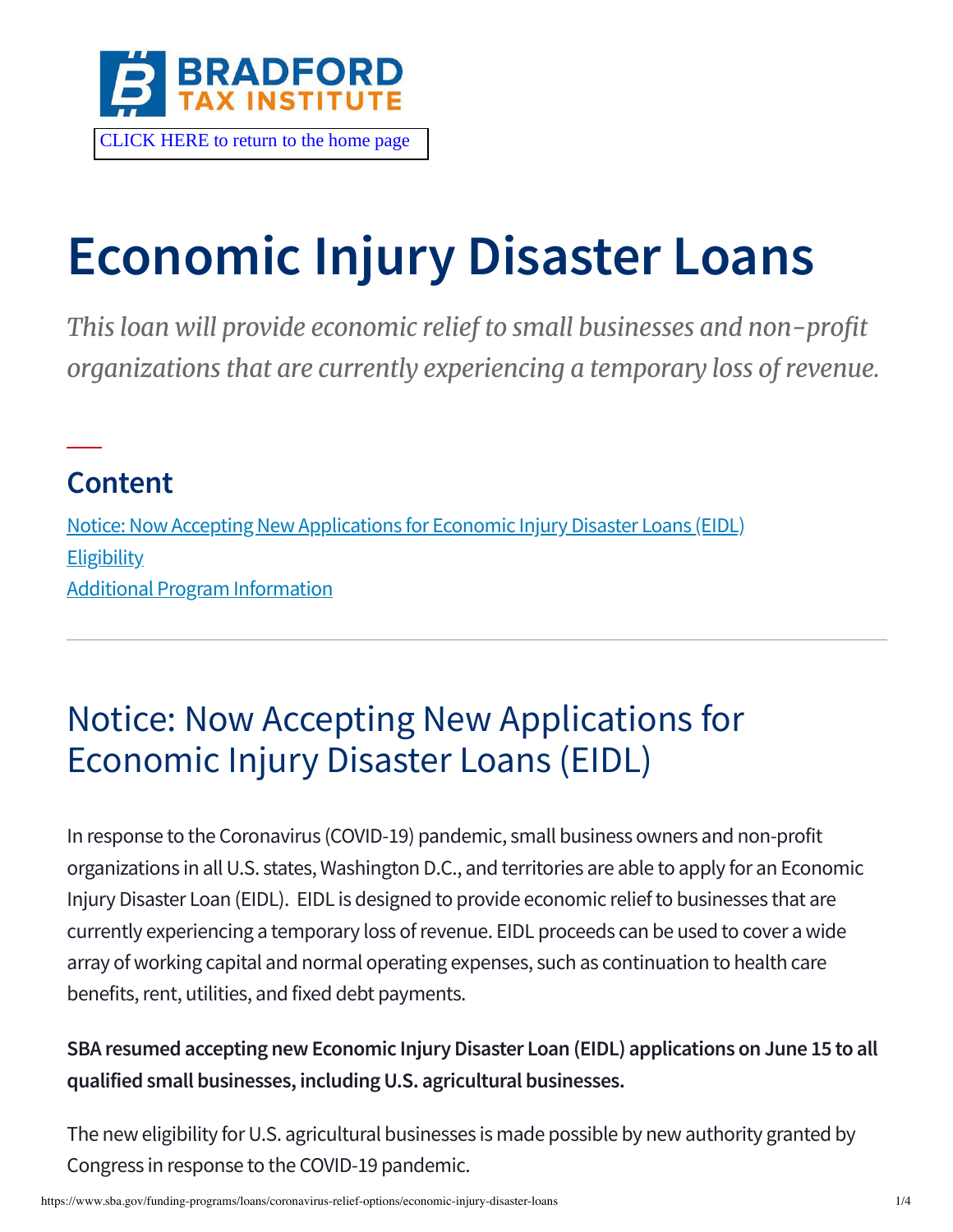#### **Eligible small businesses, private-nonprofits and agricultural businesses may apply for the EIDL [here.](https://covid19relief.sba.gov/)**

#### **COVID-19 EIDL Loan Application**

**[APPLY HERE](https://covid19relief.sba.gov/)**

## <span id="page-1-0"></span>**Eligibility**

Small business owners and qualified agricultural businesses in all U.S. states and territories are currently eligible to apply for a low-interest loan due to Coronavirus (COVID-19).

Agricultural businesses with 500 or fewer employees are now eligible as a result of new authority granted by Congress in response to the COVID-19 pandemic.

Agricultural businesses include those businesses engaged in the production of food and fiber, ranching, and raising of livestock, aquaculture, and all other farming and agricultural related industries (as defined by section 18(b) of the Small Business Act (15 U.S.C. 647(b)).

[Frequently Asked Questions for Faith-Based Organizations Participating in the Paycheck Protection](https://www.sba.gov/document/support--faq-regarding-participation-faith-based-organizations-ppp-eidl) Program and the Economic Injury Disaster Loan Program

## <span id="page-1-1"></span>Additional Program Information

[SBA Information Notice on Guidance Regarding Identification and Reporting of Suspicious Activity](https://www.sba.gov/document/information-notice-5000-20037-guidance-regarding-identification-reporting-suspicious-activity-covid-19-eidl-loan-program) in the COVID-19 EIDL Loan Program: The purpose of this Notice is to provide a brief overview of COVID-19 assistance available under SBA's Economic Injury Disaster Loan (EIDL) Program, including both advances (grants) and direct loans, and to alert depository financial institutions to the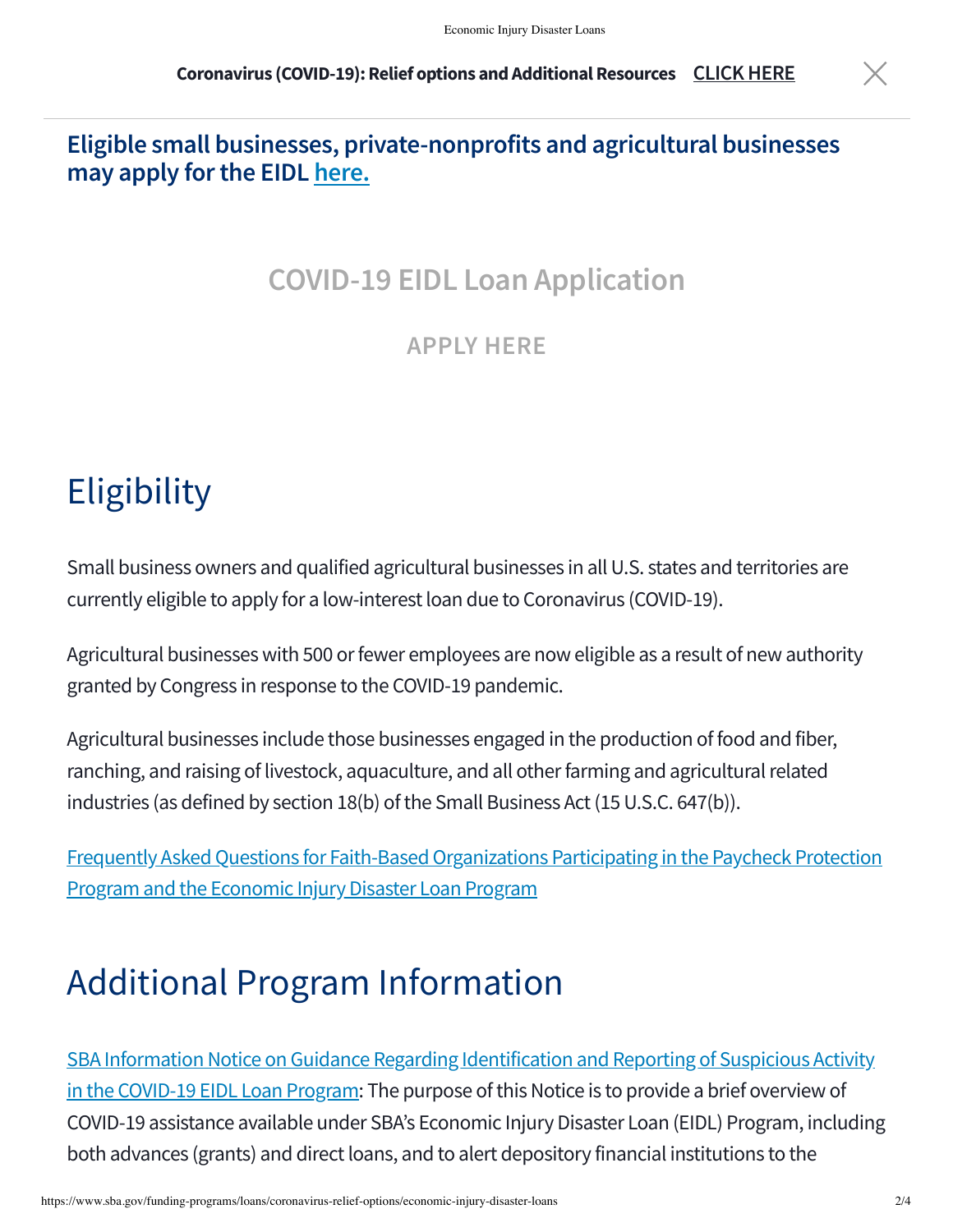To download all Economic Injury Disaster Loan (EIDL) data through June 30, 2020, [click here](https://sba.box.com/s/45qramxy9dkewr6dvnhaz23f8yopytz3).

[To download all Economic Injury Disaster Loan \(EIDL\) Advance data through June 30, 2020, click](https://sba.box.com/s/3uzz8bqipjfks8sum95e63qczm43pfs2) here.

- **Report**[: EIDL Loans as of 8-24-20](https://www.sba.gov/document/report-covid-19-eidl-loans-report-8-24-19)  $\circ$
- **Report**[: EIDL Loans as of 8-15-20](https://www.sba.gov/document/report-covid-19-eidl-loans-report-8-15-20)  $\circ$
- **Report**[: EIDL Loans as of 8-08-20](https://www.sba.gov/document/report-covid-19-eidl-loans-report-8-08-20)  $\circ$
- **Report**[: EIDL Loans as of 7-31-20](https://www.sba.gov/document/report-covid-19-eidl-loans-report-7-31-20)  $\circ$
- **Report**[: EIDL Loans as of 7-26-20](https://www.sba.gov/document/report-covid-19-eidl-loans-report-7-26-20)  $\circ$
- $\circ$ **Report**[: EIDL Loans as of 7-15-20](https://www.sba.gov/document/report-covid-19-eidl-loans-report-07-15-20)
- **Report**[: EIDL Advances as of 7-15-20](https://www.sba.gov/document/report-covid-19-eidl-advance-report-07-15-20)  $\circ$
- **Report**[: EIDL Loans as of 7-03-20](https://www.sba.gov/document/report-covid-19-eidl-loans-report-7-03-20)  $\circ$
- **Report**[: EIDL Advances as of 7-03-20](https://www.sba.gov/document/report-covid-19-eidl-advance-report-7-03-20)  $\circ$
- **Report**[: EIDL Loans as of 6-27-20](https://www.sba.gov/document/report-covid-19-eidl-loans-report-6-27-20)  $\circ$
- **Report**[: EIDL Advances as of 6-27-20](https://www.sba.gov/document/report-covid-19-eidl-advance-report-6-27-20)  $\circ$
- **Report**[: EIDL Loans as of 6-21-20](https://www.sba.gov/document/report-covid-19-eidl-loans-report-6-21-20)  $\circ$
- **Report**[: EIDL Advances as of 6-21-20](https://www.sba.gov/document/report-covid-19-eidl-advance-report-6-21-20)  $\circ$
- **Report**[: EIDL Loans as of 6-12-20](https://www.sba.gov/document/report--covid-19-eidl-loans-report-6-12-20)  $\circ$
- **Report**[: EIDL Advances as of 6-12-20](https://www.sba.gov/document/report--covid-19-eidl-advance-report-6-12-20)  $\circ$
- **Report**[: EIDL Loans as of 6-06-20](https://www.sba.gov/document/report--covid-19-eidl-loan-report-06-06-2020)  $\circ$
- **Report**[: EIDL Loans as of 5-30-20](https://www.sba.gov/document/report--covid-19-eidl-loans-report-5-30-20)  $\circ$
- **Report**[: EIDL Loans as of 5-23-20](https://www.sba.gov/document/report--covid-19-eidl-loans-report-5-23-20)  $\circ$
- **Report**[: EIDL Advances as of 5-08-20](https://www.sba.gov/document/report--covid-19-eidl-advance-report-5-8-20)  $\circ$
- **Report**[: EIDL Loans as of 4-24-20](https://www.sba.gov/document/report--covid-19-eidl-loans-report)  $\circ$
- **Report**[: EIDL Advances as of 4-24-20](https://www.sba.gov/document/report--covid-19-eidl-advance-report)  $\circ$

#### **Next**

[SBA Express Bridge Loans](https://www.sba.gov/funding-programs/loans/coronavirus-relief-options/sba-express-bridge-loans)